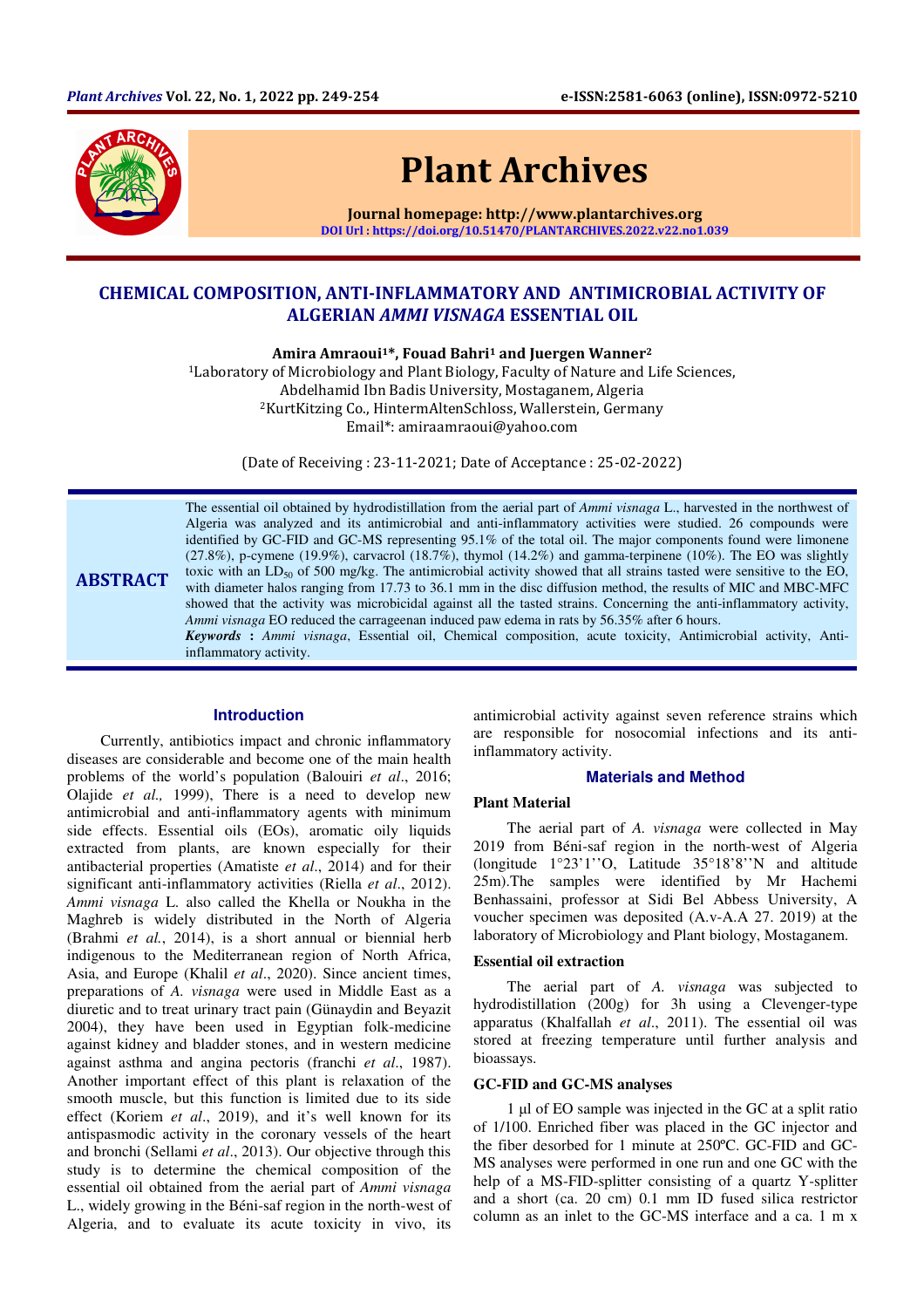0.25 mm deactivated fused silica column serving as a transfer line to the FID detector. The restriction column brakes the flow into the MS vacuum and prevents entering combustion gases from the FID which is operated at atmospheric pressure. The flow in the analytical column must be greater than the inflow to the MS detector which is restricted to about 1 ml/min by means of the restriction line. The GC column flow must be held constant otherwise the FID-MS split ratio changes with temperature. This configuration gives a FID and a MS chromatogram with similar retention times. A Thermo Fisher Scientific ISQ Mass Spectrometer was used for substance identification, with GC-MS interface warming at 250°C, ion source 230°C. The oven temperature program was 60°C for 1 Min, then warmed up to 230°C at a rate of 3°C/Min. Thermo Xcalibur 2.2 software was operated for identifying the compounds by matching up mass spectra to databases of NIST 08, Wiley 8th ed, Adams library (Adams 2007), MassFinder terpenoids library and our own library. Retention indices are determined according to the method of van den Dool and Kratz (Van den dool and Kratz 1963). Quantification was carried out by normalized peak area calculations of the FID chromatogram without relative FIDresponse factors.

#### **Pharmacological tests**

#### **(i) Animals**

Wistar rat (female) were obtained from Pasteur institute (Algeirs-Algeria). They were maintained at 22±3°C and on 12h light/dark cycle and they were acclimatized to laboratory conditions for one week (OECD, 2001).

## **(ii) Acute oral toxicity**

The acute oral toxicity was tasted according to the OECD Guidelines N°423 (OECD, 2001). Rats were fasted for 18h with access to water, the EO was solubilized in tween 80 (1%) and then suspended to provide a 100 mg/ml solution in water (Faria *et al*., 2011), to be administered orally to groups of rats  $(n=3)$  a doses of 50, 300 and 2000mg/kg. Animals were continuously observed during 2 hours to detect changes in autonomic or behavioral responses and monitored for any mortality for the following 48 hours and then for 7 days, if no death occurred, the test was repeated at higher doses until 5000mg/kg.

#### **(iii) Anti-inflammatory activity**

The anti-inflammatory activity was studied by the inhibition of hind paw edema induced by a single sub-plantar injection of carrageenin (Landucci *et al*., 1995). Rats were fasted for 18h with access to water; they were divided into four groups of five animals each (n=5). Group 1, control, received the vehicle (Tween 80, 10mL/kg), Group 2, standard received reference drug (diclofenac, 10 mg/kg). Groups 3 and 4 received EO of *Ammi visnaga* at doses of 50 and 100 mg/kg respectively. Edema was induced by injecting carrageenan (0.1mL) 30 min after oral drug administration into the sub-plantar region of the right hind paw. Using digital vernier calipers, paw volume was measured before injection and 1, 2, 3, 4, 5 and 6 hours after (Vesudevan *et al*., 2006). Edema inhibition percentage was calculated as follows:

$$
\%inhibition = [(V_t - V_0)_{control} - (V_t - V_0)_{tasted}] / V_t - V_0_{control}
$$

#### **Statistical analysis**

The results were statistically analyzed with one-way ANOVA followed by Tukey's HSD test, using R software. Values with  $p < 0.05$  were considered statistically significant.

#### **Antimicrobial activity of essential oil**

#### **(i) Microbial strains**

The EO of *A. Visnaga* was tasted against four gram negative bacteria (*Escerichia coli* ATCC 25922, *Pseudomonas aeruginosa* ATCC 27853, *Proteus mirabilis*  ATCC 35659 and *Klebsiella pneumoniae* ATCC 700603), two gram positive bacteria (*Bacillus cereus* ATCC 10876 and *Staphyllococcus aureus* ATCC 6538) and one fungal strain (*Candida albicans* ATCC 10231), we chose these strains because they are responsible for nosocomial infections, they were provided by the Institute Pasteur of Algiers (Algeria).

#### **(ii) Disc diffusion method**

The antimicrobial activity of *A. Visnaga* EO was rated by disc diffusion method (aromatogram); the aromatogram is a qualitative method to explore the antimicrobial activity of a substance (Amatiste *et al*., 2014). Little sterilized disks of blotting paper (6mm) saturated with with 15 µL of crude EO were placed on the surface of a Müeller Hinton plate count agar previously spreaded with 100 µL of microbial suspensions prepared in sterile 0.9% NaCl solution and adjusted to McFarland 0.5. After a latency period at 37°C for 24 h, the diameter of the inhibition halo was measured with a caliber (Amatiste *et al*., 2014; Bismarck *et al*., 2019). Antibiotic and antifungal discs served as a positive antibacterial control to check the growth of different strains. The measurements of inhibition zones were carried out in triplicates.

## **(iii) Determination of minimum inhibitory concentration (MIC)**

The MIC was determinated by the broth macrodilution method. The EOs were prepared by emulsion then two fold serial dilutions in agar solution (0.2%) (Ousso *et al*., 2004). Final concentrations ranging from 0.781 to 50µL/mL were tested against the selected microbial strains.0.2 mL of oil dilution was added to 1.8 mL of bacterial culture in Mueller Hinton broth and 0.1 mL of each EO dilution was added to 0.9 ml of PDA broth inoculated with fungal culture, the tubes were incubated at 37°C/24 h for bacteria and at 25°C/48 h for yeast (Koné *et al*., 2007). A tube containing nutrient broth and inocula but no EO was used as negative control, while tubes containing sterile broth and each EO concentration were used as positive control. Each oil concentration was assayed in triplicate. The lowest one, which did not show any visual growth, was determined as MIC.

## **(iv) Determination of minimum bactericidal and fungicidal concentration (MBC- MFC)**

The tubes which showed no visible growth during the determination of the MIC were subcultured on Muller Hinton agar plate and incubated at 37°C for 24h for bacteria and on PDA agar plate and incubated at 25°C for 48h for yeast. The low concentration of EO showing no growth on the agar surface is noted as MBC/MFC (Ousso *et al*., 2004).The experiment was performed in triplicate.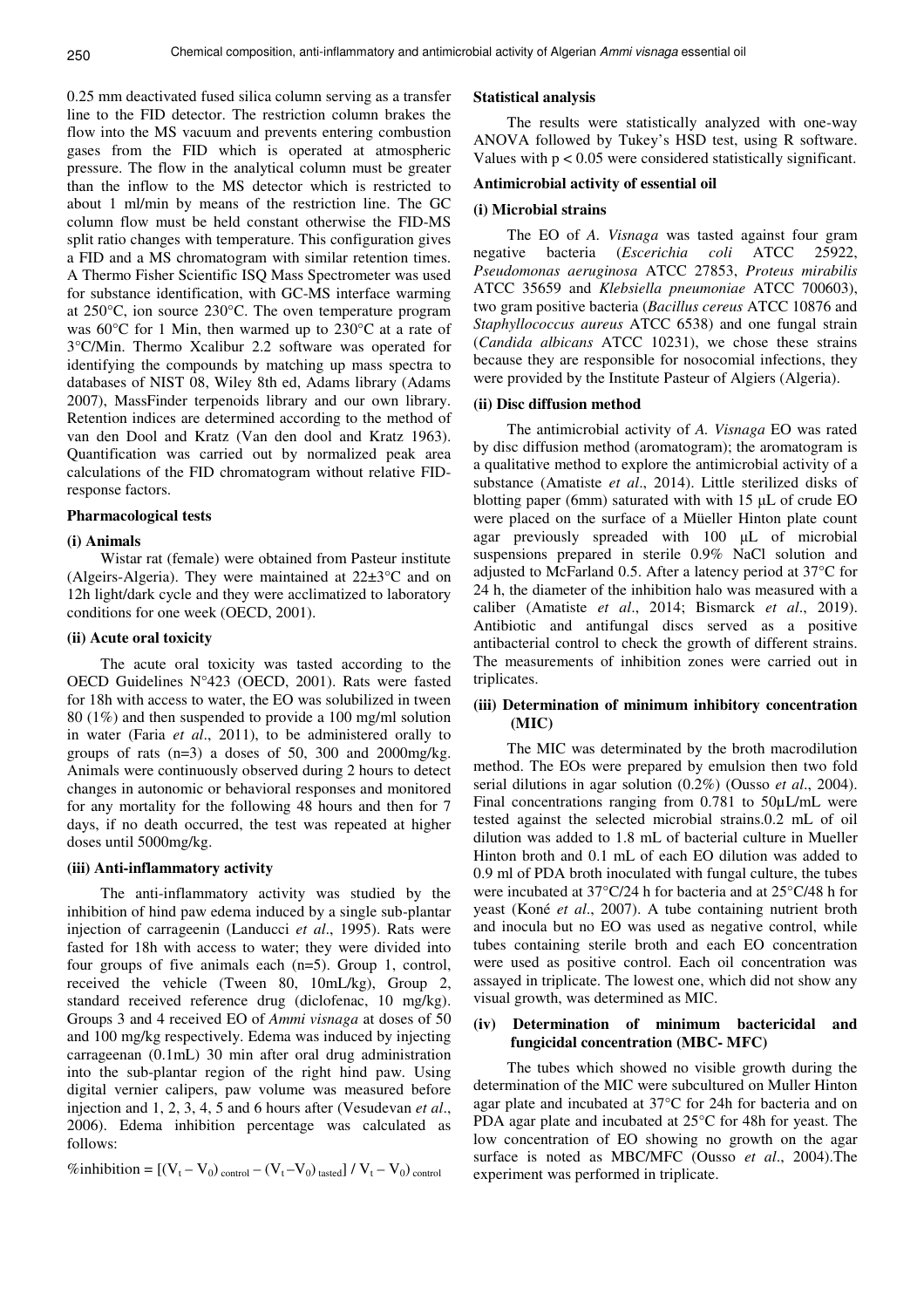## **Results and Discussion**

## **Essential oil extraction**

The EO of *Ammi visnaga* was obtained by steam distillation with a yield of 1.78%. This yield is higher than those obtained from the same species in Algeria, collected in Constantine with 1.3% (Khalfallah *et al*., 2011) and in boumerdes with 0.16, 0.32 and 0.48 % (mL/100 g of dried plant before flowering, flowering and after flowering respectively (Brahmi *et al.*, 2014). It's also higher than those obtained in morocco and Tunisia with 0.27% essential oil (mL/100g of dried material) (Satrani *et al*., 2004), 0.4 to 1.5 % (mL/100 g of dried material (Zrira *et al*., 2008), and 0.2% yields (V/W), based on dried weight of samples (Khadhri *et al*., 2011).

## **Essential oil analyses (GC-FID and GC-MS)**

The *Ammi visnaga* EO was analyzed by GC-FID and GC-MS methods. The compounds obtained, their concentrations and retention indices are given in Table 1. In total, 26 compounds were identified in the aerial part, accounting for 95.1% of the total oil. The major component found was limonene (27.8%), followed by p-cymene (19.9%), carvacrol (18.7%), thymol (14.2%) and gammaterpinene (10%), the other components are present with small amounts (Table 1). There were considerable differences qualitatively and quantitatively in comparison to the results previously reported in the *Ammi visnaga* essential oils analyses, in Algeria Brahmi *et al.* (2014), have indentified 49 components in essential oils obtained by hydrodistillation of *Ammi visnaga* from Boumerdes, the main one was 2 methylbutyl 2methyl butanouate (28.56%). Khadhri *et al.* (2011) studied the essential oil of *Ammi visnaga* from tunisia and indentified 41 compounds. Moroccan *Ammi visnaga*  essential oil is characterized by the presence of amyle isobutyrate, linalol, 2-methyl-butyrate, isoamyle and du amyl valerate (Satrani *et al*., 2004; Zrira *et al*., 2008). khalil et al (2020) state that Variation in the chemical composition of essential oils and their yields may be associated with variations in the environment, geographic origins and differences in biotypes.

**Table 1 :** chemical composition (%) of *Ammi visnaga*  essential oil from Algeria.

| Compound        | <b>IR</b> | $%$ Area |
|-----------------|-----------|----------|
| alpha-thujene   | 931       | 0,19     |
| alpha-pinene    | 940       | 1,02     |
| Sabinene        | 978       | 0,04     |
| beta-pinene     | 984       | 0,07     |
| Myrcene         | 990       | 0,33     |
| Verbenene       | 1009      | 0,24     |
| delta-3-carene  | 1016      | 0,06     |
| alpha-terpinene | 1021      | 0,23     |
| p-cymene        | 1028      | 19,94    |
| Limonene        | 1034      | 27,84    |
| gamma-terpinene | 1063      | 9,96     |
| p-cymenene      | 1093      | 0,26     |
| Linalool        | 1098      | 0,04     |
| alpha-thujone   | 1111      | 0,15     |

| beta-thujone                       | 1122 | 0,02  |
|------------------------------------|------|-------|
| trans-limonene oxide               | 1143 | 0,05  |
| Camphre                            | 1153 | 0,02  |
| Menthol                            | 1172 | 0,04  |
| terpinene-4-ol                     | 1185 | 0,97  |
| alpha-terpineol                    | 1196 | 0,08  |
| dihydro carvone                    | 1202 | 0,05  |
| $cis$ -p-mentha-1(7),8-dien-2-ol   | 1232 | 0,23  |
| Carvone                            | 1249 | 0,09  |
| Thymoquinone                       | 1253 | 0,28  |
| Thymol                             | 1283 | 14,23 |
| Carvacrol                          | 1290 | 18,71 |
| Somme                              |      | 95,14 |
| $tr. = trace$ ; RI=Retention index |      |       |

#### **Acute oral toxicity**

Concerning the acute toxicity study of *A.visnaga* EO, mortality was observed in all rats 18 hours after treatment at the dose of 2000 mg/kg. Sedentary and salivation were also noted during the first hours after treatment with this dose and with the dose of 300 mg/kg. According to the guidelines (OECD, 2002), the lethal dose 50 of *A.visnaga* EO is LD50=500mg/kg, and according to the Hodge and Sterner Toxicity Scale (Ahmed and Azmat, 2014), we conclude that the EO is slightly toxic.

#### **Anti-inflammatory activity of essential oil**

The results of the evaluation of anti-inflammatory activity by carrageenan-induced paw edema in rats are given in Table 4 and Figure 1. The paw volume increased progressively after carrageenan injection reaching its peak at four hours in the control group. In the standard group, treated with diclofenac, the inflammation started to decrease after 2 hours, and compared to the control group, it has very significantly reduced the paw volume  $(p<0.001)$ , with a percentage of inhibition of 68.80%. While, the *Ammi visnaga*  EO have significantly reduced the paw volume  $(P \le 0.05)$  at the highest dose tested(100mg/kg), with a percentage of inhibition of 56.35%.The development of carrageenininduced oedema is bi-phasic, the first phase (1-2 hours) is attributed to the release of histamine, 5-HT and kinins, while, the second phase (3-6 hours) is sustained by the release of prostaglandins, leukotrienes, lysozymes, proteases, nitric oxide (NO) and also by local neutrophil infiltration (Banerjee *et al*., 2000; Abdelli *et al*., 2018). COX-2, is an inducible enzyme found in activated inflammatory cells, plays a crucial role in cytokine production and prostanoid mediator release (Fachini-queiroz *et al*., 2012). Thymol has an important action on the COX enzymes (Veras *et al*., 2013), and a study made by Riella and her collaborators, showed the important role of thymol on inflammatory response with an inhibition of 35.3% (p<0.001) on the edema response (Riella *et al*., 2012). Previous research has indicated that carvacrol suppresses the LPS-induced of COX-2, which can cause repression of inflammation (Tsai *et al*., 2011). Thus, the *Ammi visnaga* EO (consist of 14.2% thymol and 18.7% carvacrol) exhibited a significant anti-inflammatory activity in this study.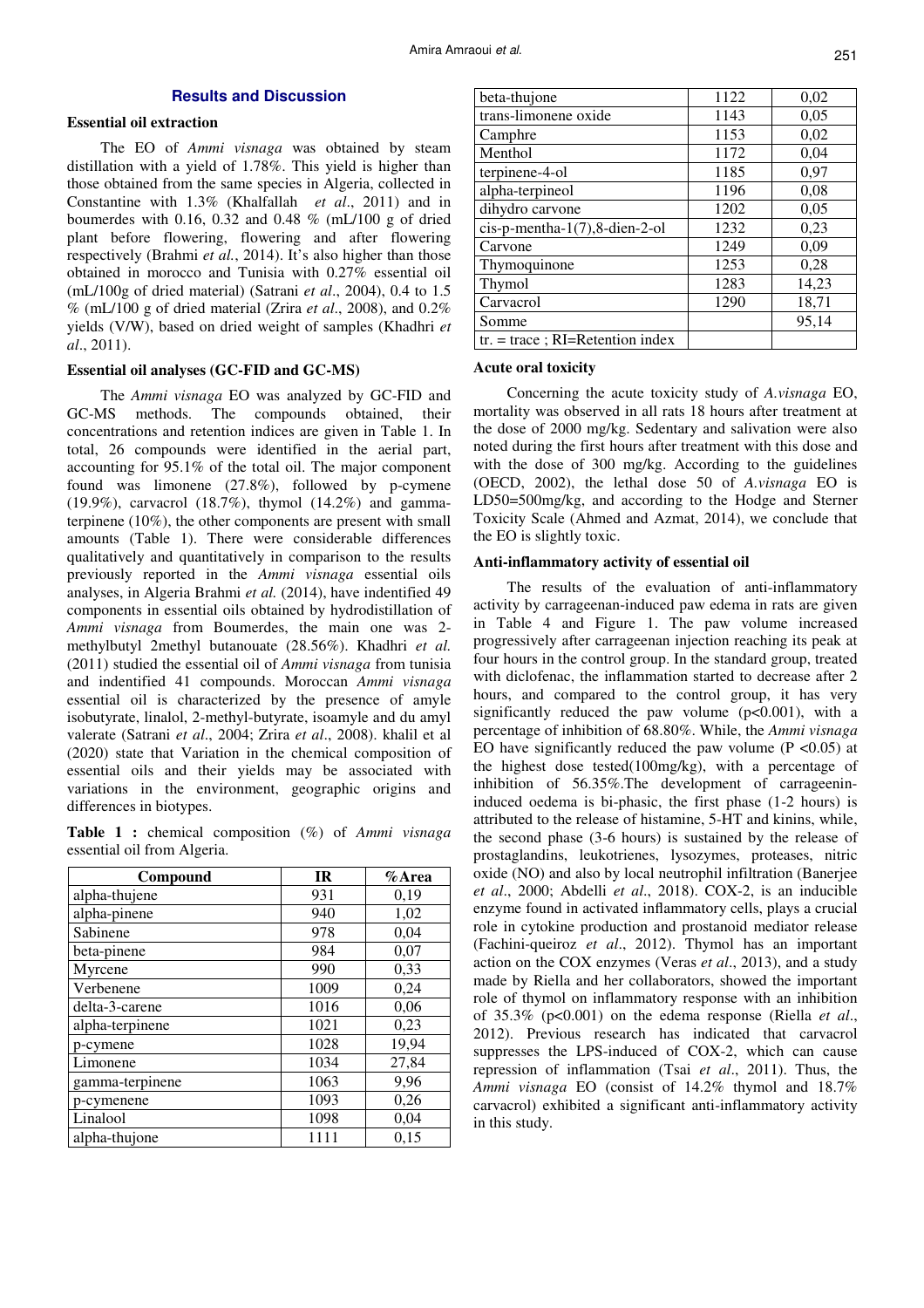| <b>Treatment</b>         |    | <b>Control</b> | <b>Standard</b> | <b>HE 50</b> | <b>HE 100</b> |
|--------------------------|----|----------------|-----------------|--------------|---------------|
| Paw<br>thickness<br>(mm) | 1H | 6,08           | 5.94            | 6,15         | 6,31          |
|                          |    | ± 0,14         | ± 0.19          | ± 0,14       | ± 0.08        |
|                          | 2H | 6,17           | 5,69            | 5,93         | 5.76          |
|                          |    | ± 0,11         | ± 0,21          | ± 0.16       | ± 0,24        |
|                          | 3H | 6,05           | 5,4             | 6.10         | 5,37          |
|                          |    | ± 0.23         | ± 0.13          | ± 0,26       | ± 0.15        |
|                          | 4H | 6,42           | 5,54            | 6.43         | 5,79          |
|                          |    | ± 0.17         | ± 0.15          | ± 0.33       | ± 0.09        |
|                          | 5H | 6,41           | 4.89            | 6,51         | 5,83          |
|                          |    | ± 0,23         | $\pm$ 0.25***   | ± 0,29       | ± 0.19        |
|                          | 6H | 6,27           | 4,66            | 5,56         | 5,02          |
|                          |    | ± 0,07         | $± 0,27***$     | ± 0,14       | $± 0.15*$     |

**Table 2**: Anti-inflammatory activity of *Ammi visnaga* essential oil on paw edema induced by carrageenan in rats.

Control: vehicle (tween 80, 1%); Standard: Diclofenac.\*p<0.05;  $*p<0.01$ ;  $**p<0.001$ 



**Fig. 1 :** Inhibition (in %) of paw edema by *Ammi visnaga* EO and diclofenac during 6 hours after carrageenan injection.

#### **Antimicrobial activity of essential oil**

The results of antimicrobial activity of *Ammi visnaga*  essential oil using disc diffusion method are given in table 2. All strains tasted were sensitive to the EO with diameter halos ranging from 17.73 to 36.1 mm. the EO showed the best antimicrobial activity against *Bacillus cereus*  ATCC10876, *Staphylococcus aureus* ATCC6538 and *Candida albicans* ATCC10231 with 33.97 mm, 36.1 mm and 32.57 mm inhibition zone diameters respectively. The antibacterial effect of *A. visnaga* EO was significantly greater than the antibacterial effect of antibiotics and the antifungal. We compared our results with those of Khalfallah *et al.*, 2011 who studied the antimicrobial activity of *Ammi visnaga* EO on several strains, the oil showed low activity for *Staphylococcus aureus* ATCC 43300 (25mm) and better activity for *Escherichia coli* ATCC 25922 (29mm) and *Pseudomonas aeruginosa* ATCC 27853 (25mm). On the other hand, Brahmi *et al*., 2014 obtained a better result for *Escherichia coli* ATCC25922 (30mm) but low activity for *Staphylococcus aureus* ATCC43300 (15mm), *Pseudomonas aeruginosa* ATCC27853 (16mm) and *Proteus mirabilis*  ATCC49565 (15mm) and *Klebsielle pneumoniae* ATCC 33495 (14mm). Our essential oil showed better growth inhibition against Gram-positive strains than Gram-negative ones (Table 2), the observed difference in the sensitivity was due to the difference in the cell wall structure (Trombetta *et al*., 2005), the presence of an outer membrane in Gramnegative bacteria hinders the diffusion of the essential oil through the membrane to the cytoplasm of the cell, making them more resistant to the action of the oil (Teneva *et al*., 2019).

**Table 3**: Antimicrobial activity of *Ammi visnaga* essential oil and standard drugs using disc diffusion method (inhibition zone diameters in mm)

| <b>Strains</b>     | A.visnaga<br>EO |            | Céfalexine Doxycycline Econazole |            |
|--------------------|-----------------|------------|----------------------------------|------------|
| B. cereus          | 33.97           | 24.5       | 18.56                            |            |
| ATCC10876          | ± 0.34          | $\pm 0.40$ | $\pm 0.41$                       |            |
| E. coli            | 22.53           | 23.83      |                                  |            |
| <b>ATCC 25922</b>  | ± 0.37          | ± 0.84     |                                  |            |
| P. mirabilis       | 24.93           | 21.83      | 08.66                            |            |
| ATCC 35659         | ± 0.33          | ± 0.23     | $\pm 0.62$                       |            |
| P.aeruginosa       | 19.47           | 22.4       | 10.16                            |            |
| <b>ATCC 27853</b>  | ± 0.50          | $\pm 0.40$ | $\pm 0.23$                       |            |
| S. aureus          | 36.1            | 15.5       | 14.06                            |            |
| <b>ATCC 6538</b>   | $\pm 0.22$      | $\pm 0.40$ | ± 0.32                           |            |
| K. pneumoniea      | 17.73           | 14.16      | 15.13                            |            |
| <b>ATCC 700603</b> | ± 0.54          | ± 0.84     | $\pm 0.18$                       |            |
| C. albicans        | 32.57           |            |                                  | 24.16      |
| <b>ATCC 10231</b>  | ±1.44           |            |                                  | $\pm 0.62$ |

The results of MIC and MBC-MFC of *A.visnaga* EO are showed in Table 3, based on these results we notice that the activity was microbicidal against all the tasted strains. MBC/MIC or MFC/MIC ratio of an antimicrobial substance inferior or equal to 4, can be considered as bactericidal or fungicidal, but if the ratio is superior to 4, then it is bacteriostatic or fungistatic (Marmonier, 1990). The lowest MIC and MBC values were determined to be 1.56 µl/ml. concerning *Pseudomonas aeruginosa* ATCC27853, the antimicrobial activity was a little weak than the other strains. Several studies have focused on the antimicrobial effects of *Ammi visnaga* EO, showing their effectiveness against various microorganisms such as *Escherichia coli*, *Pseudomonas aeruginosa* and *Klebsiella pneumoniae* strains (Khalil *et al*., 2020).

**Table 4**: Antimicrobial parameters values of *Ammi visnaga*  EO and standard drugs.

|                          | Ammi visnaga |                |  |
|--------------------------|--------------|----------------|--|
| <b>Strains</b>           | $EO$ (µL/mL) |                |  |
|                          | <b>MIC</b>   | <b>MBC-MFC</b> |  |
| B. cereus ATCC10876      | 1.56         | 1.56           |  |
| E. coli ATCC25922        | 3.12         | 6.25           |  |
| P. mirabilis ATCC35659   | 3.12         | 3.12           |  |
| P. aeruginosa ATCC27853  | 12.5         | 50             |  |
| S. aureus ATCC6538       | 12.5         | 12.5           |  |
| K. pneumoniae ATCC700603 | 12.5         | 25             |  |
| C. albicans ATCC10231    | 3.12         | 3.12           |  |

The antimicrobial activity of *Ammi visnaga* EO could be attributed to its main components, the mechanism of action of terpenes is not fully understood but it is speculated to involve a damage of the plasma membrane stability with subsequent membrane disruption by the lipophilic compounds (Teneva *et al*., 2019). Limonene could demolish the cell wall morphology, and cell membrane could lead to the leakage of some intracellular substances, such as extravasation of protoplasms, thusly leading to cell death. (Han *et al*., 2019). Zahi *et al*., 2017, found that the spherical structure of *Staphylococcus aureus* and *Saccarimyces cerevisiae* and the bacilliform structure of *Escherichia coli* and *Bacillus subtilis* show different forms of distortion and deformation after being treated with limonene. Carvacrol and Thymol, phenolic monoterpenoids structurally very similar (Rua *et al*., 2019), their antimicrobial effect occurs when the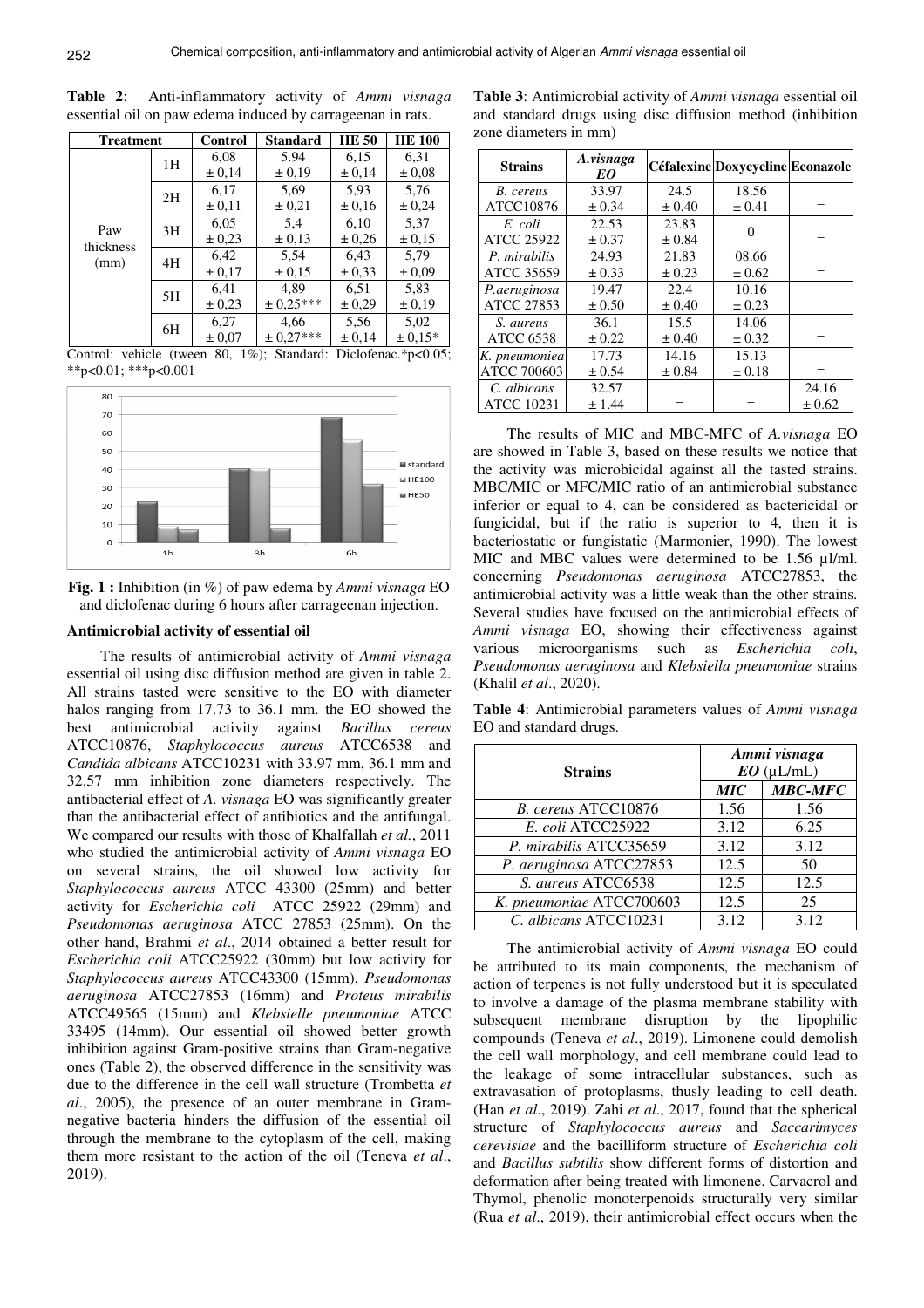hydrophobic moiety of these molecules interacts with the hydrophobic domain of the cytoplasmic membrane of bacterial cells, and the presence of free hydroxyl groups of these compounds disrupting the ion gradients of bacterial cells (Rua *et al*., 2019; Sim *et al*., 2019). Carvacrol interacts with the lipid bilayer of the cytoplasmatic membrane and itself aligns between the fatty acid chains causing the expansion and destabilization of the membrane structure and increasing its fluidity and permeability (Nastro and Papalia, 2012). P-cymene improves the antimicrobial properties of other substances, such as carvacrol, through synergism, antagonism and additive effects (Marchese *et al*., 2017). It's possible that the components in lower percentage might be involved in synergism with the other active compounds (Shunying *et al*., 2005).

#### **Conclusion**

To conclude, the present work aims to enhance the value of the Algerian flora, and more particularly, *Ammi visnaga* L., growing spontaneously in the northwest of Algeria, by evaluating some of its biological properties, such as antimicrobial and anti-inflammatory activity. The extraction by hydrodistillation of the EO of *A. visnaga* gave a yield of 1.78%. This oil was analyzed by GC-FID and GC-MS methods, 26 compounds were identified in the aerial part, representing 95.1% of the total oil. The major component found was limonene (27.8%), p-cymene (19.9%), carvacrol (18.7%), thymol (14.2%) and gamma-terpinene (10%). According to the guidelines (OECD), our EO was slightly toxic and the lethal dose 50 was 500mg/kg. The evaluation of the antimicrobial activity, by the aromatogram method, showed a great inhibitory effect of the essential oil on all the reference strains tested with diameter halos ranging from 17.73 to 36.1 mm, the results of the MIC and MBC/MFC showed that the activity was microbicidal. In regards to the anti-inflammatory activity, the EO reduced the carrageenan induced paw edema in rats by  $56.35\%$  (p<0.05) after 6 hours.

#### **Acknowledgment**

This project was supported by directorate of scientific research and technical development of Algeria. We would like to thank Miss Ouguirti nawal, Miss Tahlaiti Amira and Miss Hamed djahira from the laboratory of microbiology and plant Biology, and Abdelhamid ibn Badis University for research facilities.

#### **References**

- Abdelli, W.; Bahri, F.; Höferl, M.; Wanner, J.; Schmidt, E. and Jirovetz, L. (2018). *Chemical Composition, Antimicrobial and Anti-inflammatory Activity of Algerian Juniperus Phoenicea Essential Oils*. 6.
- Adams, R.P. (2007). Identification of Essential Oil Components by Gas Chromatography/Mass Spectrometry, 4<sup>th</sup> Ed.; Allured Publishing Corp.; Carol Stream, Illinois, USA.
- Ahmed, M. and Azmat, A. (2014). Acute toxicity (Lethal Dose 50 calculation) and histopathological effects of methanolic extract of *Berberis vulgaris* in mice. *World Journal of Pharmaceutical Research*, 3(9): 10.
- Amatiste, S.; Sagrafoli, D.; Giacinti, G.; Rosa, G.; Carfora, V.; Marri, N.; Tammaro, A.; Bovi, E. and Rosati, R. (2014). Antimicrobial activity of essential oils against

*Staphylococcus aureus* in fresh sheep cheese. *Italian Journal of Food Safety*, 3(3).

- Antonia, N. and Teresa, P. (2012). Antimicrobial Activity of Carvacrol : Current Progress and Future Prospectives. *Recent Patents on Anti-Infective Drug Discovery*, 7(1): 28-35.
- Balouiri, M.; Sadiki, M. and Ibnsouda, S. K. (2016). Methods for in vitro evaluating antimicrobial activity : A review. *Journal of Pharmaceutical Analysis*, 6(2): 71-79.
- Banerjee, S.; Sur, T.K.; Mandal, S.; Das, P.C. and Sikdar, S. (2000). Assessment of the anti-inflammatory effects of *Swertia chirata* in acute and chronic experimental models in male albino rats. 5.
- Bismarck, D.; Dusold, A.; Heusinger, A. and Müller, E. (2020). Antifungal in vitro Activity of Essential Oils against Clinical Isolates of *Malassezia pachydermatis* from Canine Ears : A Report from a Practice Laboratory. *Complementary Medicine Research*, 27(3): 143-154.
- Fachini-Queiroz, F.C.; Kummer, R.; Estevão-Silva, C.F.; Carvalho, M.D. de B.; Cunha, J.M.; Grespan, R.; Bersani-Amado, C.A. and Cuman, R.K.N. (2012). Effects of Thymol and Carvacrol, Constituents of *Thymus vulgaris* L. Essential Oil, on the Inflammatory Response. *Evidence-Based Complementary and Alternative Medicine*, *2012*, 1-10.
- Faria, L.R.D.; Lima, C.S.; Perazzo, F.F. and Carvalho, J.C.T. (2011). Anti-inflammatory and antinociceptive activities of the essential oil from *Rosmarinus officinalis* L.(Lamiaceae). *International Journal of Pharmaceutical Sciences Review and Research*, 7: 1–8.
- Feirouz, B. and Salima, K.G. (2014). Antibacterial Activity and Chemical Composition of *Ammi visnaga* L. Essential Oil Collected from Boumerdes (Algeria) During Three Periods of the Plant Growth. *Journal of Essential Oil Bearing Plants*, 17(6): 1317-1328.
- Franchi, G.G.; Ferri, S.; Bovalini, L. and Martelli, P. (1987). *Ammi Visnaga* (L.) Lam.: Occurrence of Khellin and Visnagin in Primary Rib Channels and Endosperm, and Emptiness of Vittae, Revealed by U.V. Microscopy\*. *International Journal of Crude Drug Research*, 25(3): 137-144.
- Günaydin \*, K. and Beyazit, N. (2004). The chemical investigations on the ripe fruits of *Ammi visnaga* (Lam.) lamarck growing in turkey. *Natural Product Research*, 18(2): 169-175.
- Han, Y.; Sun, Z. and Chen, W. (2019). Antimicrobial Susceptibility and Antibacterial Mechanism of Limonene against Listeria monocytogenes. *Molecules*,  $25(1): 33.$
- Khadhri, A.; Mokni, R. E.; Mguis, K.; Ouerfelli, I. and Araújo, M. E. M. (2011). *Variability of two essential oils of Ammi visnaga* (L.) Lam. *A traditional Tunisian Medicinal Plant*. 4.
- Khalfallah, A.; Labed, A.; Semra, Z.; Kaki, B. A.; Kabouche, A.; Touzani, R. and Kabouche, Z. (2011). *Antibacterial activity and chemical composition of the essential oil of Ammi visnaga L. (Apiaceae) from Constantine, Algeria*. 5.
- Khalil, N.; Bishr, M.; Desouky, S. and Salama, O. (2020). Ammi Visnaga L.; a Potential Medicinal Plant : A Review. *Molecules*, 25(2): 301.